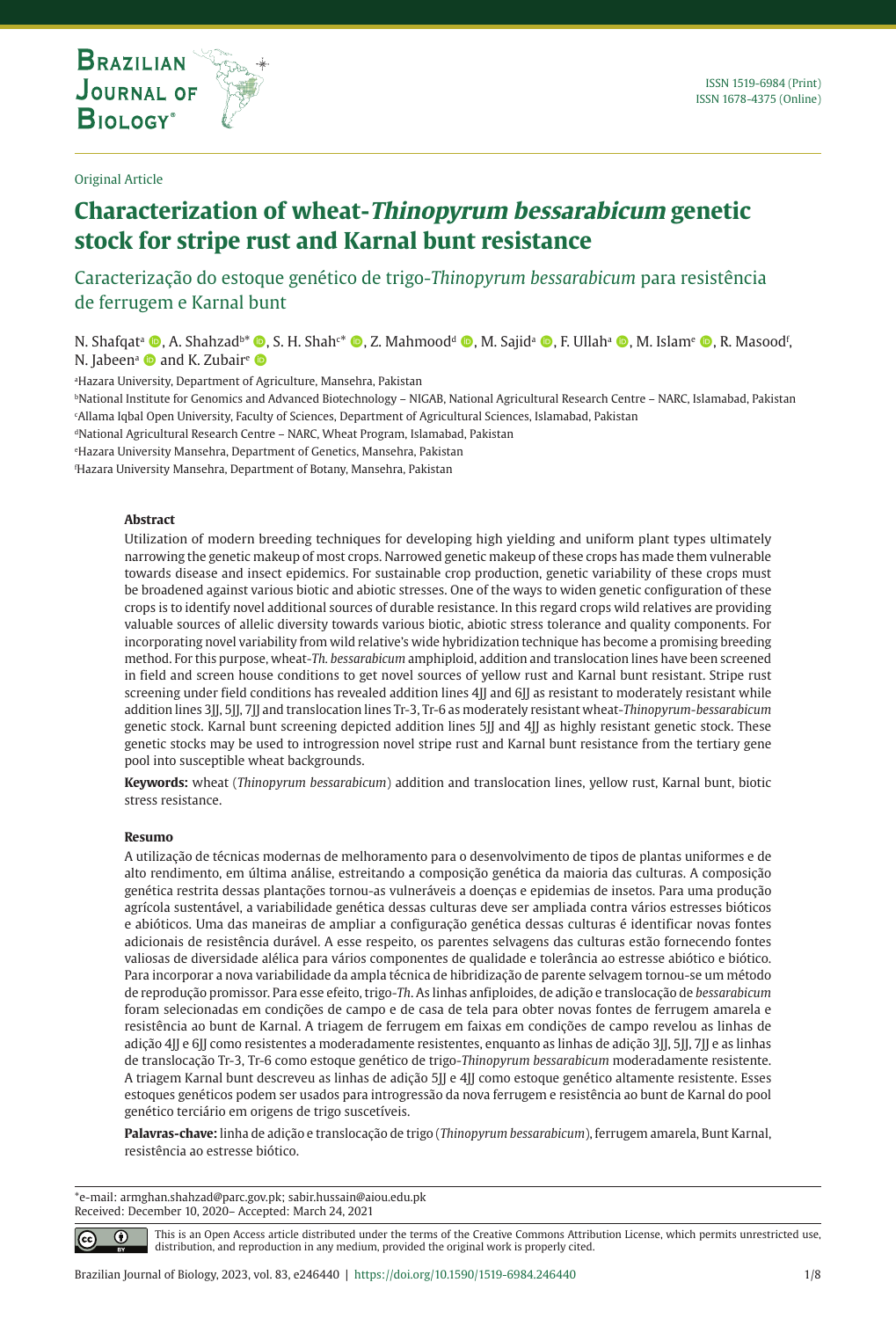#### **1. Introduction**

World's diet constitutes about 93 percent of the plants. Among these plants, cereals contribute two-thirds of all food. Wheat, maize and rice constitute about 80 percent of total global cereal production (Getachew and Biruk, 2018). Wheat (*Triticum aestivum* L.) is the world's leading cereal grain used as staple food by more than one third of the world's population (FAO, 2018) . It is a leading source of calories as well as protein consumption for both humans and livestock (Narang et al., 2020). Modern day agriculture is facing severe challenges from biotic and abiotic stresses, threating its food security and sustainable development (Jinya et al., 2020). Among various kinds of biotic stresses, fungi are the most devastating one causing the majority of plant diseases (Robert-Seilaniantz et al., 2011). Wheat crop is hosted by variety of fungal pathogens which causes infection at different developmental stages; among them the important ones are stripe rust and karnal bunt. (Bishnoi et al., 2020). Most important wheat foliar disease yellow rust (stripe rust) is caused by a fungus known as *Puccinia striiformis* f. sp. tritici. Almost all the continents except Antarctica host this disease (Ali et al., 2017). Wheat grain loss of about 30 to 100% due to this fungus imposing global threat to wheat production (Chen, 2005). Various reports have revealed that this disease had the ability to destroy the entire wheat crops under favorable conditions (Mengesha, 2020). In Pakistan, losses due to this disease are not estimated (Shakoor et al., 2015), but at global level yield loss of at least 5.5 million tons per year is caused by yellow rust disease (Marcelo et al., 2020). *Puccinia striiformis* f. sp. destroys the plants respiratory system by causing necrosis, stunting plant growth and by reducing grain yield (Line, 2002; Chen, 2005). Defending measures against the destruction of this pathogen are of primary concern for world food security (Chakravarty, 2011). Diverse disease control strategies like use of chemicals and agronomic practices are proven profitable to lessen the losses (Foster et al., 2017), but it has been reported that recurrent use of the same chemical fungicide for several years under extensive wheat production area might favor the development of resistant pathogens ultimately necessitating the use of alternate fungicide (Getachew and Biruk, 2018). So, in this situation host genetic resistance is the most practicable method to control stripe rust alternatively. Crops genetic resistance exploitation is economical, and bears no health and environmental hazards and proving resistant for a longer period of time ensuring crop sustainability (Hovmøller et al., 2017; Farrokhi et al., 2011). Stripe rust resistance of two types, all-stage resistance (also called race specific) and adult-plant resistance (also called race nonspecific) have been identified. Among these two types, adult plant resistance (Apr) has been found to be effective against all races conferring durable resistance. (Chen, 2013). On the contrary, race specific resistance becomes ineffective within three to five years (Line and Qayoum, 1992). Strategy of pyramiding these major (race specific) and minor (race non-specific) genes (Singh et al., 2004) could result in sustainable resistance. *Tilletia Indica* Mitra causing karnal bunt disease of wheat reported first time from Karnal,

Haryana, India in 1931 (Mitra 1931). Bonde et al. (1997) and Rush et al. (2005) have also reported the prevalence of this disease in other countries. Karnal Bunt infection does not cover the entire wheat ear, rather it restricts its infection to a few kernels within a spike and to a part of the grain and rarely the whole grain, thereby, the disease has also been given the name partial bunt (Pandey et al., 2019). The fungus infests the ovaries in the emerging wheat heads resulting in partially or completely filled powdery masses of teliospores emitting a foul smell of trimethylamine (Shakoor et al., 2015). Wheat grains infected with KB are of low quality as they port an unacceptable odor, color, and taste and at as low as 1% infection the grains/flour become unpalatable (Kashyap et al., 2018). Most devastating effect of Karnal bunt (KB) is to quarantine regulations that may restrict the free global trade of wheat besides the loss of grain yield and quality as well (Bishnoi et al., 2020; Sukhwinder et al., 2007). Cultural practices and chemical treatments have been futile due to soil-borne and an airborne sporidial stage (Carris et al., 2006; Garrett and Bowden, 2002, Kumar et al., 2014). The morphological barriers as well as the physiological traits manifests the genetic resistance against KB fungus in wheat and Durum. For example, the higher degree of resistance expressed by triticale and durum wheat in comparison to bread wheat is attributed to the morphological defense barriers like pubescence rather than it being physiological (Warham, 1988). The morphological traits like leaf sheath, flag leaf base, glumes and rachis with higher number of stomata and glumes and rachis with low hair count and compact arrangement of spikelets are relevant to the resistant lines (Bishnoi et al., 2020). The Gogoi et al. (2002) elaborated that relatively more resistant durum wheat and triticale have lower glume opening and low ear emergence period. Thus, the best approach to protect the crop from yellow rust and Karnal bunt pathogens is to breed for genetic resistance. (McIntosh et al., 2018). Due to limited genetic diversity within cultivated crops (Reif et al., 2005), cytogeneticists, breeders and farmers are sorting out additional and novel sources of resistance from primary, secondary, and tertiary gene pools of wheat (Feuillet et al., 2008, Milus et al.., 2015). Wheat wild relatives from tertiary gene pool are providing valuable sources of genetic diversity having a variety of R genes for rust and Karnal bunt resistance that could enable more sustainable disease control (Kerber and Dyck, 1990; Narang et al., 2020). Genes from over 52 allien species including *T. umbellulatum, T. comosum, Thinopyrum intermedium, Th. elongatum, Th. ponticum* and *Secale cereale* have been introgressed (McIntosh et al., 1995) into wheat to exploit natural variation of alien species for wheat improvement (Wulff and Moscou, 2014).

In this regard, characterization of various wheat-allien genetic stocks for identification of such novel resistances is paramount. Keeping in view the importance of Yellow rust and Karnal bunt diseases, Present study was carried out to screen wheat-*Th. bessarabicum* genetic stocks possessing resistance against stripe rust and Karnal bunt to enhance cultivar improvement by using these wheat-allien genetic stocks in breeding programs in Pakistan.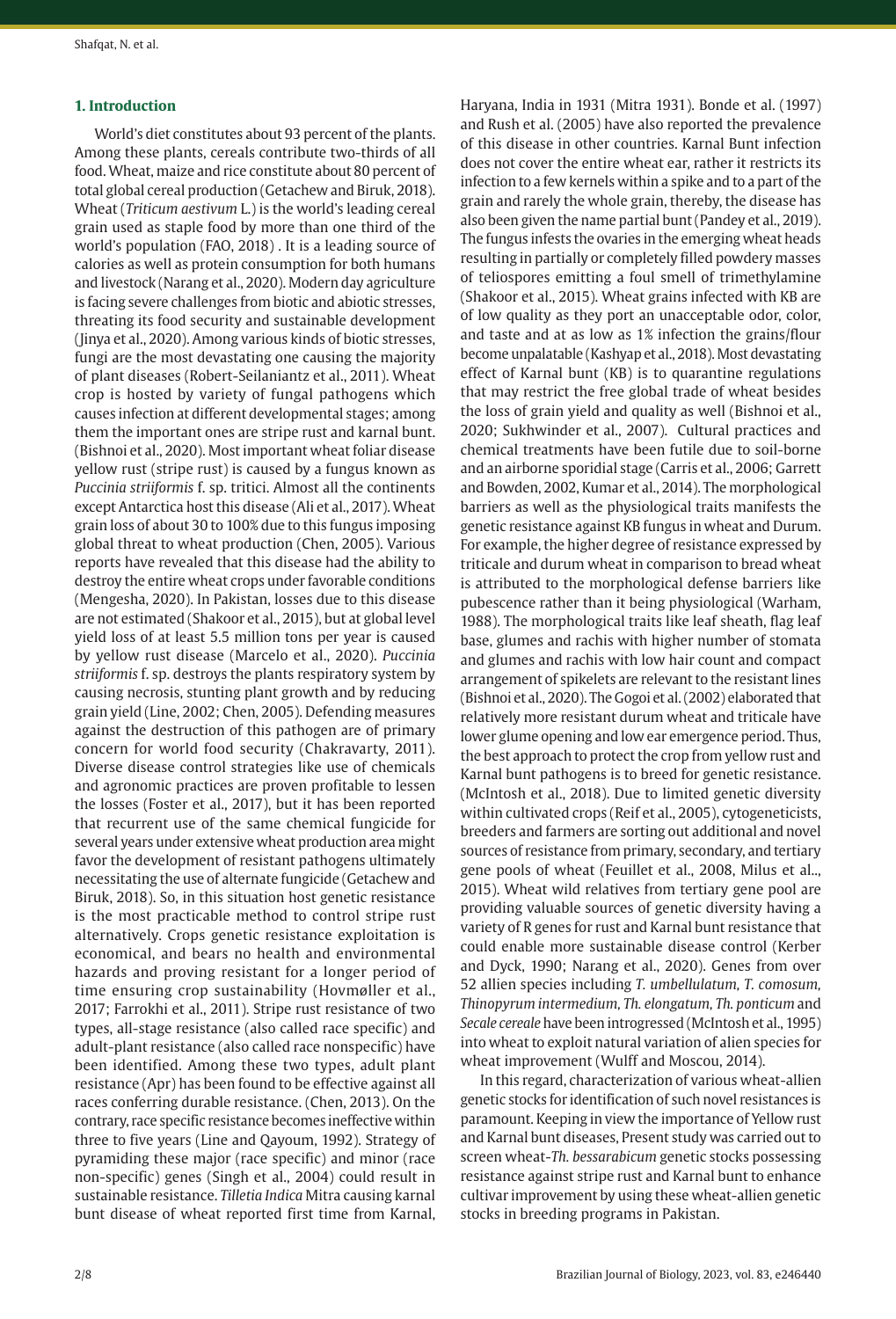# **2. Materials and Methods**

#### *2.1. Field evaluation for stripe rust resistance*

Wheat-*Th. bessarabicum* genetic stocks along with Chinese Spring wheat variety, and standard check variety Morocco (Table 1) were screened for adult plant resistance in field conditions of NARC Islamabad during wheat growing cycles (2012-2015). The material was raised in Randomize Complete Block design (RCBD) with three replications. Each plot consisted of one row of 2.5 m length spaced at 30 cm between rows and 15 cm between plants. Every fifth row was seeded with Morocco check cultivar. Other recommended cultural practices for wheat production were followed during the growing seasons. All the genetic stock was inoculated thrice by Uredio-spore suspension to create stripe rust epidemic after 6 weeks of planting. The data were analyzed by using modified Cobb scale (Mengesha, 2020).

## *2.2. Disease scoring for adult plant resistance*

Data was taken at flag leaf stage for disease severity and infection after every 10-days interval. The data was recorded by using modified Cobb scale (Mengesha, 2020) as percent (%) of the rust infection on the plants surface. Field response referring to the type of infection was recorded

**Table 1.** Pdigree of wheat-*Th. bessarabicum* genetic stocks.

| Genetic<br><b>Stock</b>   | Pedigree                                             |
|---------------------------|------------------------------------------------------|
| $Tr-1$                    | 6BS.6BL-6J (CS/Th.bess//CSph/3/4*Prinia              |
| $Tr-2$                    | $1DS.1$ $ S$                                         |
| $Tr-3$                    | 3JS.3BL, (CS/Th.bess//CSph/3/3*Prinia                |
| $Tr-4$                    | $1AS.1AL-1IL$                                        |
| $Tr-5$                    | 7DS.7DL-4J, (CS/Th.bess//CSph/3/4*Prinia             |
| $Tr-6$                    | 6JS.7DL, (CS/Th.bess//CSph/3/4*Prinia                |
| $Tr-7$                    | 5JS.5DS.5DL                                          |
| Amphiploid                | CS/Thinopyrum bessarabicum                           |
| 1                         | $CS+1$ [[ $(2n = 6x = 42+2 = AABBDD+1$ []            |
| 2II                       | $CS+2$ II (2n = 6x= 42+2= AABBDD+2II)                |
| 3II                       | $CS+3$    $(2n = 6x = 42+2=AABBDD+3$   )             |
| $4$ II                    | $CS+4$    $(2n = 6x = 42+2 = AABBDD+4$   )           |
| $5$ II                    | $CS+5$ [] $(2n = 6x = 42+2=ABBDD+5$ []               |
| 6II                       | $CS+6$ [ $(2n = 6x = 42+2=ABBDD+6$ [ $)$ ]           |
| 7II                       | $CS+7$ II $(2n = 6x = 42+2 = AABBDD+7$ II)           |
| 31142                     | $CS+Tr 3[(2n = 6x = 42 = AABBDD+Tr3])$               |
| 3  44                     | $CS+Tr 3  (2n = 6x = 42+2 = AABBDD+Tr3  )$           |
| $CS/bess$ //<br>Pav       | CS/Th. bess//Pavon<br>$(7x = 49 = 42 + 7 = AABBDD)$  |
| $CS/bess$ //<br>Gen       | CS/Th. bess//Genaro<br>$(7x = 49 = 42 + 7 = AABBDD)$ |
| CS, Genaro<br>81, Morroco | Wheat cultivars                                      |

according to the Table 2. The data was recorded for disease severity first time when the susceptible check (Morocco) had reached up to 100% disease infection (Table 2).

# *2.3. Karnal bunt*

# *2.3.1. Inoculation technique and disease scoring*

For Karnal bunt screening, 1 ml tiller<sup>-1</sup> sporodial suspension taken from Crop disease research institute (CDRI) of NARC Islamabad was injected by using a hypodermal syringe at booting stage (Stages 48-49) (Zadoks et al., 1974) for two consecutive wheat growing cycles in NARC fields, i.e., 2013- 2015. Tagging of injected tillers was done. Susceptibility category was evaluated for all genetic stocks inoculated on the basis of CI Table 3, following the susceptibility category given by Aujla et al. (1989).

# **3. Results**

## *3.1. Stripe Rust and Karnal bunt*

Wheat-*Thinopyrum bessarabicum* addition and translocation lines along with Chines Spring variety, Chines Spring wheat-*Thinopyrum bessarabicum* amphiploid and check cultivar Morocco were screened for stripe rust resistance. Yellow rust disease surveillance was done by using modified Cobb scale (Mengesha, 2020). Data for rust resistance evaluation is represented in Table 4. Average Coefficient of infection (ACI) for these genetic stocks is calculated from CI (Coefficient of infection) values of each genetic stock shown in the Table 4. Wheat-*Thinopyrum bessarabicum* addition line 4JJ (2.0) and 6JJ (2.33) distinguished as resistant material toward stripe rust fungal pathogen (Table 4). Addition line 3JJ (9.3), 5JJ (13.3), 7JJ (6.67), Tr-3 (10.0) and Tr-6 (11) were ranked as moderately resistant (Table 4). Translocation lines Tr-4 (16.0), Tr-5 (26.67) comes under moderately susceptible category while addition line  $1$   $\mid$   $(34.0)$ , translocation lines Tr-1 (38.0), Tr-2 (32.0), Tr-7 (42.0), Tr-8 and Tr-9 (34.0) behaved as susceptible and wheat cultivar used in developing these addition and translocation lines CS and amphiploid were late.

# *3.2. Karnal bunt*

Percent incidence caused by *Tilletia indica* showed variety of susceptibility categories in all wheat-*Th. bessarabicum* genetic stocks (Table 5). Wheat-*Thinopyrum bessarabicum* addition line 4JJ, 5JJ and amphiploid delineated highly resistant attitude, addition line 2II, 3II, 7JJ, translocation line Tr-1. Tr-3, Tr-5, Tr-7, Tr-42, Tr-44, and two BC1s self-fertile lines were ranked as resistant (Table 6). 6JJ addition line comes under moderately susceptible category while addition line 1JJ, translocation lines Tr-2, Tr-4, Tr-6, and wheat cultivars used in developing these addition and translocation lines Genaro-81 showed response as susceptible (Table 6).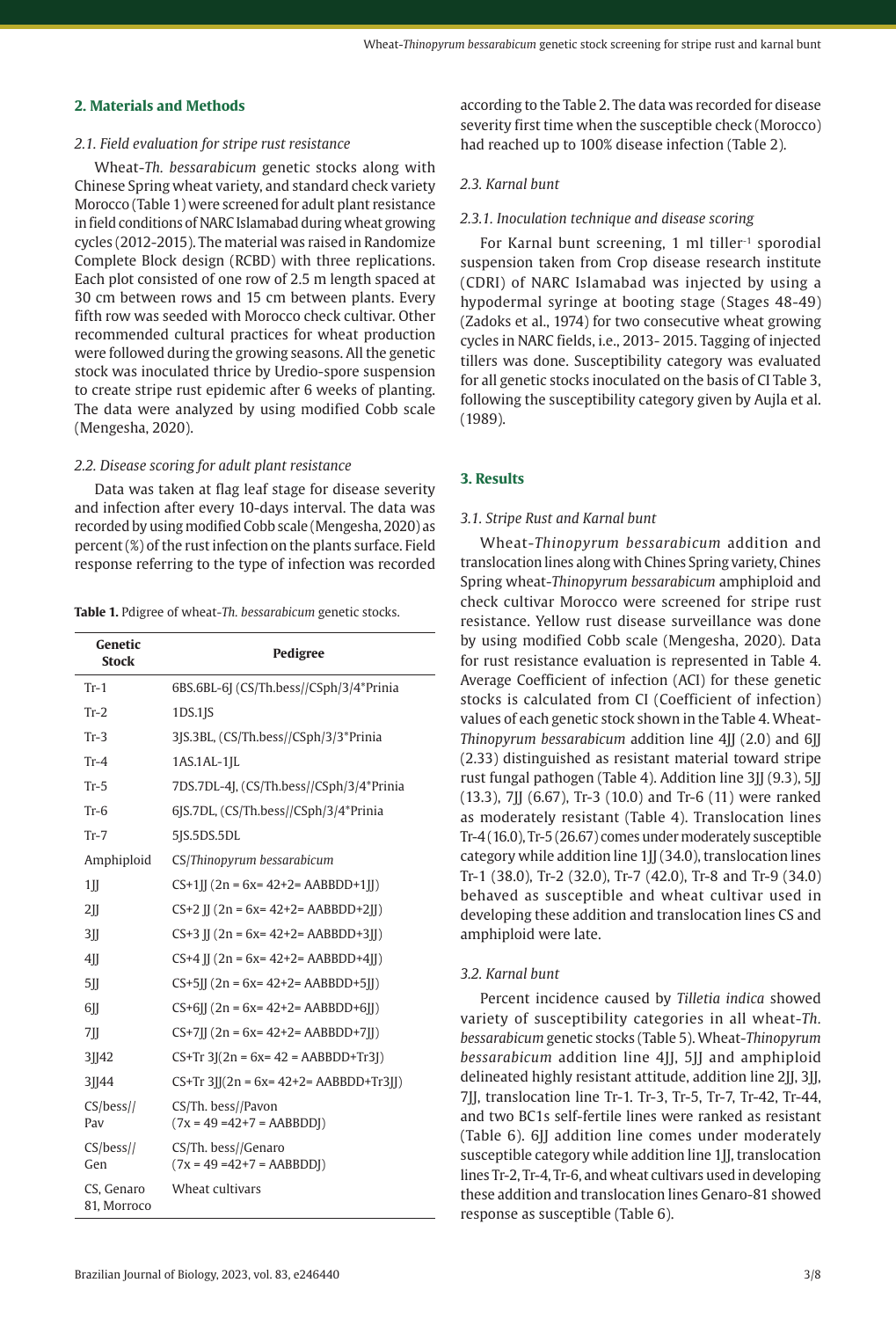| Table 2. Rust reaction, infection type for field response and response value. |
|-------------------------------------------------------------------------------|
|-------------------------------------------------------------------------------|

| <b>Reaction</b>                        | <b>Infection</b><br>type | <b>Field response</b>                                                                                                              | <b>Response value</b> |
|----------------------------------------|--------------------------|------------------------------------------------------------------------------------------------------------------------------------|-----------------------|
| No disease                             | 0                        | No visible infection                                                                                                               | $\Omega$              |
| Resistant                              | R                        | Necrotic areas with or without minute uredia                                                                                       | 0.2                   |
| Moderately resistant                   | <b>MR</b>                | Small uredia present surrounded by necrotic area                                                                                   | 0.4                   |
| Moderately resistant                   | <b>MRMS</b>              | Small uredia present surrounded by necrotic areas<br>as well as medium                                                             | 0.6                   |
| moderately susceptible                 | <b>MS</b>                | uredia with no necrosis but possible some distinct<br>chlorosis                                                                    |                       |
| Moderately susceptible                 |                          | Medium uredia with no necrosis but possible some<br>distinct chlorosis                                                             | 0.8                   |
| Moderately susceptible-<br>susceptible | <b>MSS</b>               | Medium uredia with no necrosis but possible some<br>distinct chlorosis as well as large uredia with little<br>or chlorosis present | 0.9                   |
| Susceptible                            | S                        | Large uredia and little or no chlorosis present                                                                                    |                       |

(Mengesha, 2020).

**Table 3.** Standardization of vulnerability category based on CI value.

| Co-efficient of<br>Infection (CI) | <b>Susceptibility Category</b> |  |  |  |  |
|-----------------------------------|--------------------------------|--|--|--|--|
| O                                 | Highly resistant (HR)          |  |  |  |  |
| $0.1 - 5.0$                       | Resistant(R)                   |  |  |  |  |
| $5.1 - 10.0$                      | Moderately Susceptible (MS)    |  |  |  |  |
| $10.1 - 20.0$                     | Susceptible (S)                |  |  |  |  |
| 20.0 and above                    | Highly Susceptible (HS)        |  |  |  |  |

(Aujla et al., 1989).

## **4. Discussion**

Wheat is the largest cereals crop of the world. Despite its importance as cereal crop, its yield and productions are prone to various biotic and abiotic factors among which wheat rust diseases are the most important. One of the most important objectives of wheat breeding programs in all wheat growing regions of the world is to develop durable tolerance against yellow rust in wheat cultivars (Akfirat et al., 2010). Durable resistance can be obtained by pyramiding various ASR and APR genes into one variety (Klarquist et al., 2016). Due to swift breakdown of commercially deployed resistance genes, characterization of diverse and novel sources of resistance is constantly needed to replace the defeated genes. Wheat wild relatives are a potential source of novel rust resistance genes for developing new and diverse resistant germplasm (Kerber and Dyck, 1990). In present study, wheat-*Th. bessarabicum* addition line 4JJ and 6JJ exhibited resistance attitude towards yellow rust (Table 4). As these lines were not immune to yellow rust indicating the presence of minor genes which are desirable for durable resistance. Two novel QTLs for adult plant resistance have already been identified on group 4A and 6B chromosomes of wheat (Klarquist et al., 2016). Other addition lines 3[J, 5]J,

7JJ, and translocation lines Tr-3 (3JS.3BL), Tr-6 (6JS.7DL) were ranked as moderately resistant. Several QTLs for stripe rust resistance have been shown in group 3, 5 and 7 of wheat (Rosewarne, et al., 2013). It can be concluded that chromosome 3J, 5J, 4J, 6J and 7J of *Th. bessarabicum* may possess some of the adult plant resistance (APR) genes loci which have provided adult plant resistance against stripe rust in 3*JJ*, 5*JJ*, 4*JJ*, 6*JJ* and 7*JJ* additions and translocation lines in CS background. Data for CS and amphiploid could not be taken due to late maturity of these materials. Karnal bunt or partial bunt, caused by *T. indica* (syn. *Neovossia indica* [Mitra] Mundkur) also occurs endemically in (Punjab) Pakistan (Sajjad et al., 2018). For screening the germplasm, boot inoculation technique is one of the useful methodologies that allow the maximum ratio of successful infection (Beniwal et al., 2001). There is scarceness of resistance in the commercial cultivars against Karnal bunt in the country (Raza et al., 2019) and across the border (Bishnoi et al., 2020). Due to lack of resistance in commercial cultivars (Shakoor et al., 2015) wheat *Th. bessarabicum* genetic stock has been evaluated by boot inoculation technique. Results showed that amphiploid and addition lines 4JJ, 5JJ are immune to the KB while addition line 2J, 3J, 7J, translocation line Tr-1, Tr-3, Tr-5, Tr-7, Tr-42, Tr-44, and two BC1s self-fertile lines were ranked as resistant (Table 6). KB resistance in wheat is polygenic (Brar et al., 2018; Gupta et al., 2019). This polygenic resistant attitude was partly based on the fact that six wheat chromosomes (1D, 2A, 3B, 3D, 5D, 7A) were attributed to influence the reaction against the pathogen (Gill et al., 1993; Singh et al., 1994). . In 2019, Gupta et al. also reported novel QTLs on chromosomes 1DL, 2DL, 4AL, 5AS, 6BL, 6BS, 7BS, and 7DL. Nine other QTLs were also detected on chromosomes 3B, 4A, 4B, 5A, 5B, and 7A (Brar et al., 2018; Singh et al., 2007). It is probable that there are numeral genes that affect resistance against KB, because diverse mechanisms could operate for shielding the plant against the pathogen and each of them may be controlled by different genes (kumar et al., 2019; Gurjar et al., 2019;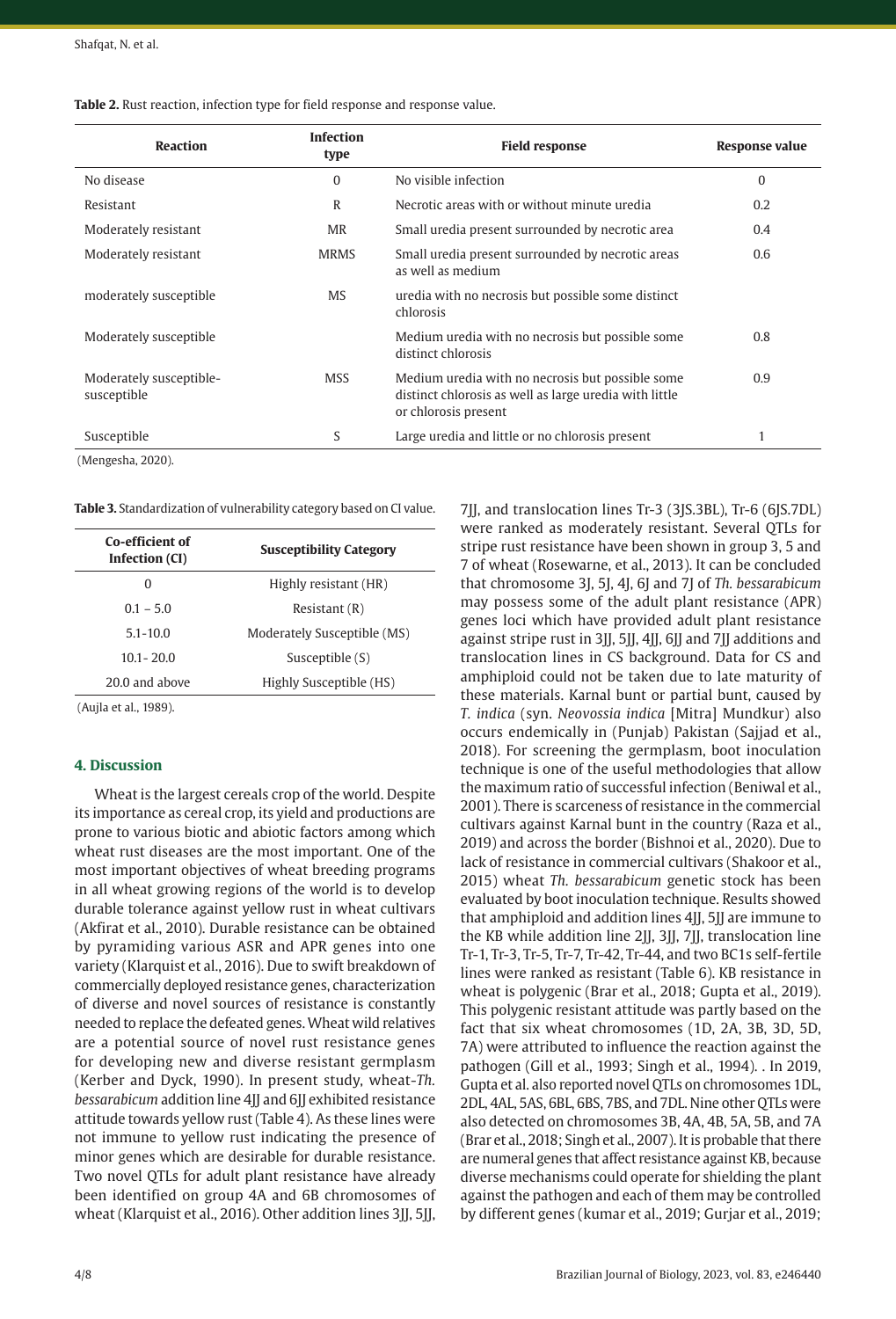| <b>Serial No</b><br>Genotypes |            | 2012-13 | 2013-14     | 2014-15    | CI             | CI             | CI           | <b>ACI</b>     |  |
|-------------------------------|------------|---------|-------------|------------|----------------|----------------|--------------|----------------|--|
|                               |            |         |             |            | 2012-13        | 2013-14        | 2014-15      |                |  |
| $\mathbf{1}$                  | 1          | 50MRMS  | 60MRMS      | 60MRMS     | 30             | 36             | 36           | 34             |  |
| 2                             | 2JJ        | 30MRMS  | 20MR        | 20MRMS     | 18             | 8              | 12           | 12.23          |  |
| 3                             | 3JJ        | 20MR    | 20MRMS      | 20MR       | 8              | 12             | 8            | 9.3            |  |
| $\overline{4}$                | 4JJ        | 5RMR    | 10RMR       | 5RMR       | 1.5            | 3              | 1.5          | $\overline{2}$ |  |
| 5                             | 5jj        | 25MR    | 30MR        | 30MRMS     | 10             | 12             | 18           | 13.3           |  |
| 6                             | 6JJ        | 5RMR    | 10MR        | 5RMR       | 1.5            | $\overline{4}$ | 1.5          | 2.33           |  |
| 7                             | 7JJ        | 10MR    | 20MR        | 20MR       | 4              | 8              | 8            | 6.67           |  |
| 8                             | $Tr-1$     | 60MRMS  | 70MRMS      | 60MRMS     | 36             | 42             | 36           | 38             |  |
| 9                             | $Tr-2$     | 50MRMS  | 60MRMS      | 50MRMS     | 30             | 36             | 30           | 32             |  |
| 10                            | $Tr-3$     | 20RMR   | 30MR        | 30MR       | 6              | 12             | 12           | 10             |  |
| 11                            | $Tr-4$     | 40RMR   | <b>50MR</b> | 40MR       | 12             | 20             | 16           | 16             |  |
| 12                            | $Tr-5$     | 40MRMS  | 50MRMS      | 40MRMS     | 26             | 30             | 24           | 26.67          |  |
| 13                            | $Tr-6$     | 30RMR   | 30MR        | 20MRMS     | 9              | 12             | 12           | 11             |  |
| 14                            | $Tr-7$     | 60MRMS  | 80MRMS      | 70MRMS     | 36             | 48             | 42           | 42             |  |
| 15                            | <b>CS</b>  | Late    | 20MR        | <b>TMR</b> | 0              | 8              | $\mathbf{0}$ | 8              |  |
| 16                            | Amphiploid | Late    | 0           | $\bf{0}$   | $\overline{0}$ | $\mathbf{0}$   | $\mathbf{0}$ | $\mathbf{0}$   |  |
| 19                            | Morocco    | 100S    | 100S        | 100S       |                |                |              |                |  |

**Table 4.** Response of wheat-*Thinopyrum bessarabicum* genetic stocks to yellow rust infections during 2012 -2015.

**Table 5.** Susceptibility category of each wheat-*Thinopyrum bessarabicum* genetic stock, based on coefficient of infection when inoculated with mixture of isolates.

| Genotypes     | <b>Total</b><br><b>Grains</b> | <b>Infested</b><br>Grains | %<br>infection | $\bf{0}$ | $\mathbf{1}$     | $\mathbf 2$      | $\overline{\mathbf{3}}$ | 4                | 5                | <b>Gross</b><br><b>Total</b> | CI     |
|---------------|-------------------------------|---------------------------|----------------|----------|------------------|------------------|-------------------------|------------------|------------------|------------------------------|--------|
| 1             | 166                           | 15                        | 26.819         | 151      | $\overline{2}$   | 5                | 3                       | $\overline{4}$   | 11               | 17.25                        | 10.392 |
| 2JJ           | 82                            | $\sqrt{4}$                | 14.880         | 78       | $\overline{2}$   | 2                | $\boldsymbol{0}$        | $\boldsymbol{0}$ | $\boldsymbol{0}$ | $\mathbf{1}$                 | 1.220  |
| 3JJ           | 148                           | 6                         | 11.578         | 142      | 3                | $\mathbf{1}$     | $\mathbf{1}$            | $\mathbf{0}$     | $\mathbf{1}$     | 2.5                          | 1.689  |
| 4JJ           | 169                           | $\boldsymbol{0}$          | 0.000          | 169      | $\boldsymbol{0}$ | $\bf{0}$         | $\boldsymbol{0}$        | $\boldsymbol{0}$ | $\boldsymbol{0}$ | $\mathbf{0}$                 | 0.000  |
| 5jj           | 135                           | $\mathbf{0}$              | 0.000          | 135      | $\boldsymbol{0}$ | $\overline{0}$   | $\mathbf{0}$            | $\mathbf{0}$     | $\boldsymbol{0}$ | $\mathbf{0}$                 | 0.000  |
| 6JJ           | 210                           | 18                        | 25.768         | 192      | $\mathbf{1}$     | 4                | $\overline{4}$          | 5                | 4                | 11                           | 5.238  |
| $7jj$         | 137                           | $10$                      | 21.347         | 127      | $\boldsymbol{0}$ | $\mathbf{1}$     | 5                       | 3                | $\mathbf{1}$     | 6                            | 4.380  |
| $Tr-1$        | 178                           | 14                        | 23.865         | 164      | 8                | $\mathbf{1}$     | 3                       | 2                | 0                | 5.25                         | 2.949  |
| $Tr-2$        | 165                           | 26                        | 47.152         | 139      | $\mathbf{1}$     | 2                | $9\,$                   | 10               | 4                | 16.75                        | 10.152 |
| $Tr-3$        | 82                            | $\overline{7}$            | 25.478         | 75       | $\boldsymbol{0}$ | 5                | 2                       | $\mathbf{0}$     | 0                | 2.25                         | 2.744  |
| $Tr-4$        | 171                           | 26                        | 0.000          | 145      | 5                | $\overline{2}$   | $\overline{4}$          | 5                | 10               | 17.5                         | 10.234 |
| $Tr-5$        | 170                           | $\overline{7}$            | 12.352         | 163      | $\bf{0}$         | $\overline{2}$   | 5                       | $\mathbf{0}$     | $\bf{0}$         | 3                            | 1.765  |
| $Tr-6$        | 198                           | 29                        | 44.118         | 169      | $\bf{0}$         | 6                | $\overline{4}$          | 6                | 13               | 21                           | 10.606 |
| $Tr-7$        | 177                           | 6                         | 9.996          | 171      | 6                | 0                | $\boldsymbol{0}$        | $\boldsymbol{0}$ | $\bf{0}$         | 1.5                          | 0.847  |
| <b>GEN 81</b> | 195                           | 31                        | 0.000          | 164      | $\boldsymbol{0}$ | 5                | $\overline{7}$          | 5                | 14               | 22.5                         | 11.538 |
| CS/Bs/P       | 117                           | $\mathbf{1}$              | 2.500          | 116      | $\boldsymbol{0}$ | $\mathbf{1}$     | $\overline{4}$          | $\boldsymbol{0}$ | 0                | 2.25                         | 1.923  |
| CS/Bs/G       | 86                            | 3                         | 9.838          | 83       | 3                | 5                | $\boldsymbol{0}$        | $\bf{0}$         | $\boldsymbol{0}$ | 2                            | 2.326  |
| 3JJ42         | 183                           | 8                         | 13.192         | 175      | $\boldsymbol{0}$ | $\overline{4}$   | 5                       | $\boldsymbol{0}$ | $\boldsymbol{0}$ | 3.5                          | 1.913  |
| 31144         | 166                           | 7                         | 12.370         | 159      | $\boldsymbol{0}$ | 3                | $\overline{4}$          | $\mathbf{0}$     | $\boldsymbol{0}$ | 2.75                         | 1.657  |
| CS            | 126                           | 27                        | 64.264         | 99       | $\mathbf{1}$     | 3                | 8                       | $\overline{7}$   | 8                | 18.25                        | 14.484 |
| Amphiploid    | 85                            | $\mathbf{0}$              | 0.000          | 85       | $\boldsymbol{0}$ | $\boldsymbol{0}$ | $\overline{0}$          | $\boldsymbol{0}$ | $\boldsymbol{0}$ | $\boldsymbol{0}$             | 0.000  |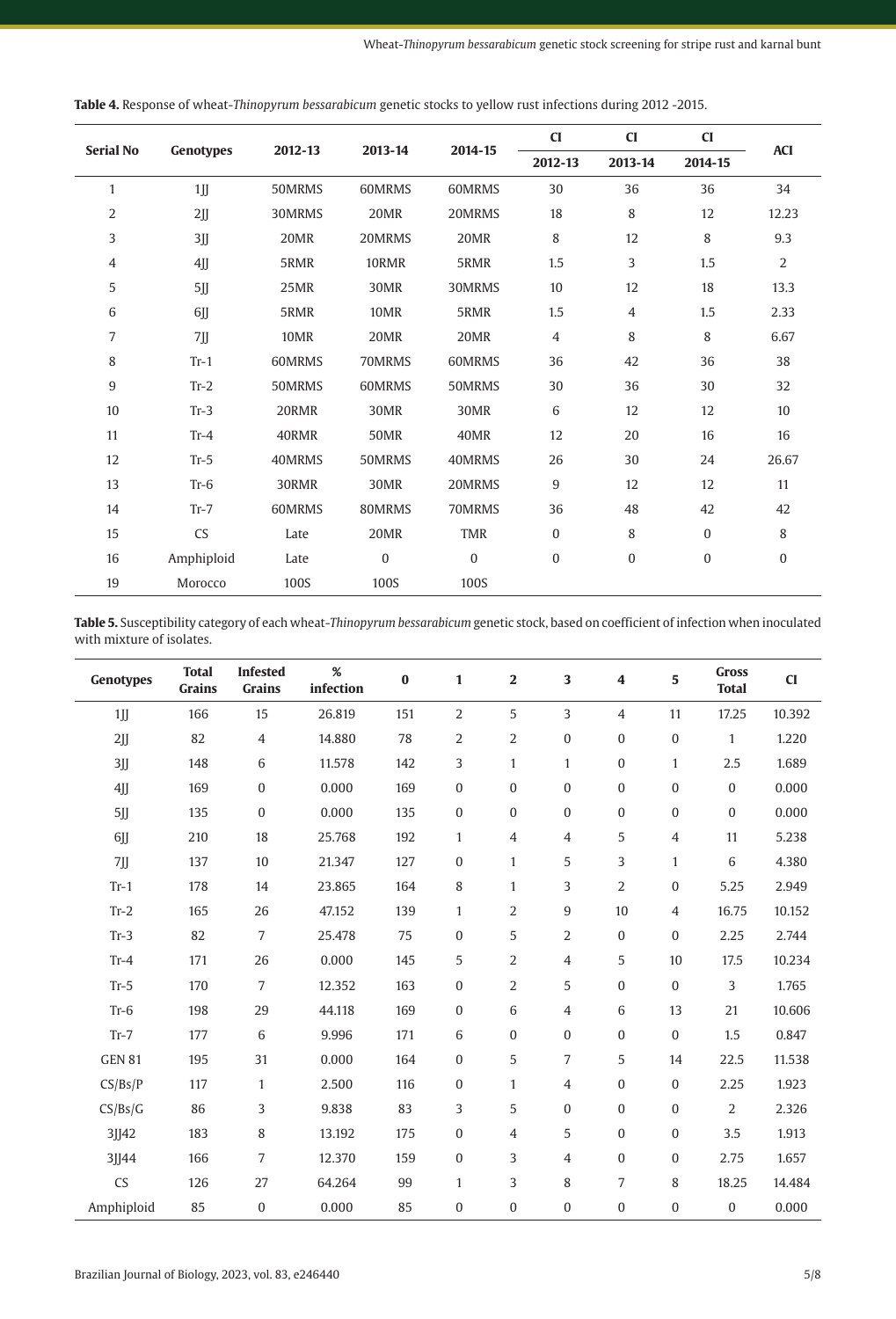| <b>CI Value/ Category</b> | <b>Genetic stock</b>                                                      |
|---------------------------|---------------------------------------------------------------------------|
| O(HR)                     | 4. 5. [J], amphiploid                                                     |
| $0.1 - 5(R)$              | 2], 3], 7], Tr-1. Tr-3, Tr-5, Tr-7, Tr-42, Tr-44, BC1s self-fertile lines |
| $5.1 - 10$ (MS)           | 6JJ                                                                       |
| $10.1 - 20(S)$            | 1II, Tr-2, Tr-4, Tr-6, Genaro                                             |
| >20.1(HS)                 | Morocco (Check cultivar)                                                  |

**Table 6.** Resistance /susceptibility category of wheat-*Thinopyrum bessarabicum* genetic stock.

Emebiri et al., 2019). This defense mechanism possesses phenotypic barriers (wax, cell wall, stomatal aperture or lenticles) and chemicals comprise of a diverse array of secondary metabolites (phenolics, sulphur compounds, saponins, cyanogenic glycosides, and glucosinolates) have been synthesized by plant, many of which are deterrent to fungal activity (Osbourn, 1996). Resistance due to secondary metabolite has also been observed in Rice blast disease against different strains of *Magnaporthe oryzae* (Singh et al., 2020). Broad-spectrum resistance has also been observed due to resistance (R) and defenseregulator(DR) genes to the blast disease of rice (Li et al., 2019). In the light of these studies, it can be demonstrated that amphiploid and addition lines 4II and 5II might possess genes encode various plant defense mechanisms including some of above-mentioned physical barriers and or chemical barriers scattered on 4J and 5J homoeologous chromosomes from *Thinopyrum bessarabicum* which confer immunity against KB. This result is in accordance with the finding that QTLs for KB resistance are present on 5D (Begum and Mathur, 1989) and on 4B (Sukhwinder-Singh et al., 2003; Emebiri et al., 2019) chromosomes of wheat. Resistance against KB has also been found in the screening of wheat and rye addition lines on 4R, 5R and long arm of 7R chromosomes (Sidhu et al., 2001). Other addition line 2JJ, 3JJ, 7JJ, translocation line Tr-1 (6BS.6BL-6J), Tr-3 (3JS.3BL), Tr-5 (7DS.7DL-4J), Tr-7 (5JS-5DS.5DL), Tr-42 (2n=6X=41+Tr3J), Tr-44 (2n=6X=42+Tr3JJ), and two BC1s self-fertile lines ((2n=7X=42+7J) also possess resistance gene(s) distributed on different homoeologous *Th. bessarabicum* chromosomes/ chromosomal arms, as QTLs for KB resistance are also present on 2A, 3B, 3D, 5D, 7A (Begum and Mathur, 1989; Emebiri et al., 2019) and 4B chromosomes of wheat (Sukhwinder-Singh et al., 2003). Homoeology of *Thinopyrum bessarabicum* chromosomes with wheat have already been explained in another study carried out by William and Mujeeb-Kazi (1995). These highly resistant addition and translocation lines of wheat-*Th. bessarabicum* identified in the present screening *s*tands as a preferred candidate for KB resistance as an added positive attribute from tertiary gene pool.

# **References**

AKFIRAT, S.F., AYDIN, Y., ERTUGRUL, F., HASANCEBI, S., BUDAK, H., AKAN, K., MERT, Z., BOLAT, N. and UNCUOGLU, A., 2010. A microsatelite marker for yellow rust resistance in wheat cereal. *Research Communication*, vol. 38, pp. 203-210.

- ALI, S., RODRIGUEZ-ALGABA, J., THACH, T., SØRENSEN, C.K., HANSEN, J.G., LASSEN, P., NAZARI, K., HODSON, D.P., JUSTESEN, A.F. and HOVMØLLER, M.S., 2017. Yellow rust epidemics worldwide were caused by pathogen races from divergent genetic lineages. *Frontiers in Plant Science*, vol. 8, pp. 1057. [http://dx.doi.](https://doi.org/10.3389/fpls.2017.01057) [org/10.3389/fpls.2017.01057](https://doi.org/10.3389/fpls.2017.01057)[. PMid:28676811.](https://www.ncbi.nlm.nih.gov/entrez/query.fcgi?cmd=Retrieve&db=PubMed&list_uids=28676811&dopt=Abstract)
- AUJLA, S.S., SHARMA, I. and SINGH, B.B., 1989. Rating scale for identifying wheat varieties resistant to *Neovossia indica. Indian Phytopathology*, vol. 42, pp. 161-162.
- BEGUM, S. and MATHUR, S.B., 1989. Genetics of resistance to Karnal bunt and loose smut in wheat. *[FAO Plant Protection Bulletin](https://www.cabi.org/isc/search/index?q=do:%22FAO%20Plant%20Protection%20Bulletin%22)*, vol. 37, no. 4, pp. 165-173.<jrn>
- BENIWAL, M. S., PANKAJ-CHAWLA and RAJENDER-SINGH, 2001. Comparison of different methods of inoculationand evaluation of wheat material against *Neovossia indica* (Mitra) Mundkur. *Crop Research Hisar*, vol. 21, pp. 105-108.
- BISHNOI, S.K., HE, X., PHUKE, R.M., KASHYAP, P.L., ALAKONYA, A., CHHOKAR, V., SINGH, R.P. and SINGH, P.K., 2020. Karnal Bunt: a Re-emerging old foe of wheat. *Frontiers in Plant Science*, vol. 11, pp. 569057. [http://dx.doi.org/10.3389/fpls.2020.569057](https://doi.org/10.3389/fpls.2020.569057). [PMid:33133115.](https://www.ncbi.nlm.nih.gov/entrez/query.fcgi?cmd=Retrieve&db=PubMed&list_uids=33133115&dopt=Abstract)
- BONDE, M.R., PETERSON, G.L., SCHAAD, N.W. and SMILANICK, J.L., 1997. Karnal bunt of wheat. *Plant Disease*, vol. 81, no. 12, pp. 1370-1377. [http://dx.doi.org/10.1094/PDIS.1997.81.12.1370](https://doi.org/10.1094/PDIS.1997.81.12.1370). [PMid:30861787.](https://www.ncbi.nlm.nih.gov/entrez/query.fcgi?cmd=Retrieve&db=PubMed&list_uids=30861787&dopt=Abstract)
- BRAR, G.S., FUENTES-DÁVILA, G., HE, X., SANSALONI, C.P., SINGH, R.P. and SINGH, P.K., 2018. Genetic mapping of resistance in hexaploid wheat for a quarantine disease: karnal Bunt. *Frontiers of Plant Science*, vol. 9, pp. 1497. [http://dx.doi.org/10.3389/](https://doi.org/10.3389/fpls.2018.01497) [fpls.2018.01497](https://doi.org/10.3389/fpls.2018.01497)[. PMid:30386358.](https://www.ncbi.nlm.nih.gov/entrez/query.fcgi?cmd=Retrieve&db=PubMed&list_uids=30386358&dopt=Abstract)
- CARRIS, L.M., CASTLEBURY, L.A. and GOATES, B.J., 2006. Nonsystemic Bunt Fungi— *Tilletia indica* and *T. horrida*: a review of history, systematics, and biology. *Annual Review of Phytopathology*, vol. 44, no. 1, pp. 113-133. [http://dx.doi.org/10.1146/annurev.](https://doi.org/10.1146/annurev.phyto.44.070505.143402) [phyto.44.070505.143402.](https://doi.org/10.1146/annurev.phyto.44.070505.143402) [PMid:16480336.](https://www.ncbi.nlm.nih.gov/entrez/query.fcgi?cmd=Retrieve&db=PubMed&list_uids=16480336&dopt=Abstract)
- CHAKRAVARTY, B., 2011. Trends in Mushroom cultivation and breeding. *Australian Journal of Agricultural Engineering*, vol. 2, pp. 102-109.
- CHEN, X.M., 2005. Epidemiology and control of stripe rust [*Puccinia striiformis* f. sp. *tritici*] on wheat. *Canadian Journal of Plant Pathology*, vol. 27, no. 3, pp. 314-337. [http://dx.doi.](https://doi.org/10.1080/07060660509507230) [org/10.1080/07060660509507230](https://doi.org/10.1080/07060660509507230).
- CHEN, X.M., 2013. Review Article: high-temperature adult-plant resistance, key for sustainable control of stripe rust. *American Journal of Plant Sciences*, vol. 4, no. 03, pp. 608-627. [http://dx.doi.](https://doi.org/10.4236/ajps.2013.43080) [org/10.4236/ajps.2013.43080](https://doi.org/10.4236/ajps.2013.43080).
- EMEBIRI, L., SINGH, S., TAN, M.K., SINGH, P.K., FUENTES-DÁVILA, G. and OGBONNAYA, F., 2019. Unravelling the complex genetics of Karnal Bunt (*Tilletia indica*) resistance in common wheat (*Triticum aestivum*) by genetic linkage and genome-wide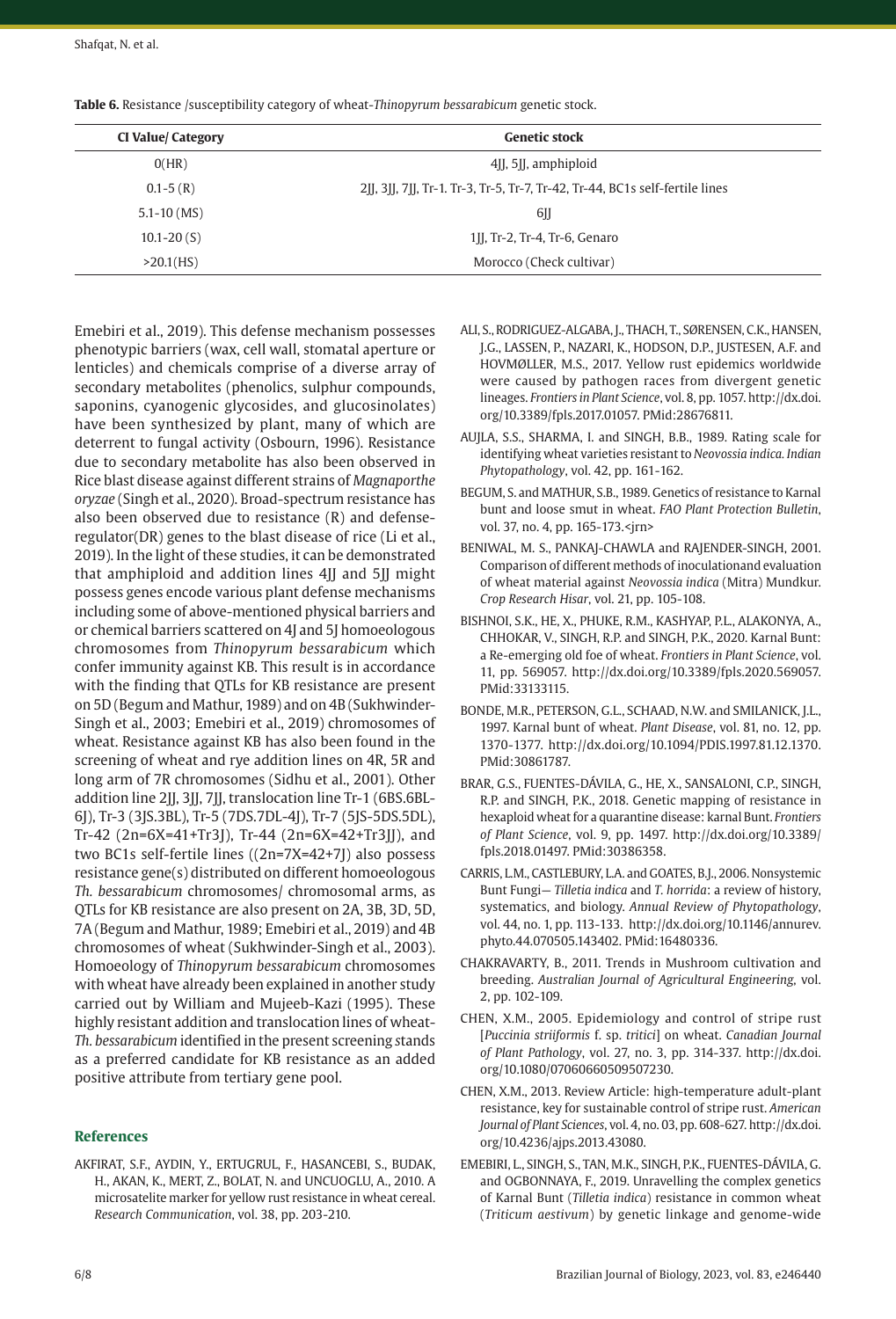association analyses. *G3 (Bethesda, Md.)*, vol. 9, no. 5, pp. 1437- 1447. [http://dx.doi.org/10.1534/g3.119.400103](https://doi.org/10.1534/g3.119.400103)[. PMid:30824480.](https://www.ncbi.nlm.nih.gov/entrez/query.fcgi?cmd=Retrieve&db=PubMed&list_uids=30824480&dopt=Abstract)

- FARROKHI, J., DARVISHZADEH, R., NASERI, L., MOHSENI AZAR, M. and HATAMI MALEKI, H., 2011. Evaluation of genetic diversity among Iranian apple (*Malus domestica Borkh.*) cultivars and landraces using simple sequence repeat markers. *Australian Journal of Crop Science*, vol. 5, pp. 815-821.
- FEUILLET, C., LANGRIDGE, P. and WAUGH, R., 2008. Cereal breeding takes a walk on the wild side. *Trends in Genetics*, vol. 24, no. 1, pp. 24-32. [http://dx.doi.org/10.1016/j.tig.2007.11.001](https://doi.org/10.1016/j.tig.2007.11.001). [PMid:18054117.](https://www.ncbi.nlm.nih.gov/entrez/query.fcgi?cmd=Retrieve&db=PubMed&list_uids=18054117&dopt=Abstract)
- FOOD AND AGRICULTURE ORGANIZATION FAO. INTERNATIONAL FUND FOR AGRICULTURAL DEVELOPMENT – IFAD. UNITED NATIONS INTERNATIONAL CHILDREN'S EMERGENCY FUND – UNICEF. WORLD FOOD PROGRAMME – WFP, and WORLD HEALTH ORGANIZATION – WHO, 2018. *2018 -The state of food security and nutrition in the world 2018: building climate resilience for food security and nutrition*. Geneva: FAO, pp. 202.
- FOSTER, A.J., LOLLATO, R., VANDEVEER, M. and DE WOLF, E.D., 2017. Value of fungicide application in wheat production in Southwest Kansas. *Kansas Agricultural Experiment Station Research Reports*, vol. 3, no. 5, pp. 8. [http://dx.doi.org/10.4148/2378-5977.7385](https://doi.org/10.4148/2378-5977.7385).
- GARRETT, K.A. and BOWDEN, R.L., 2002. An Allee effect reduces the invasive potential of *Tilletia indica. Phytopathology*, vol. 92, no. 11, pp. 1152-1159. [http://dx.doi.org/10.1094/PHYTO.2002.92.11.1152](https://doi.org/10.1094/PHYTO.2002.92.11.1152). [PMid:18944239.](https://www.ncbi.nlm.nih.gov/entrez/query.fcgi?cmd=Retrieve&db=PubMed&list_uids=18944239&dopt=Abstract)
- GETACHEW, G.M. and BIRUK, K.M., 2018. Assessment on spatial distribution and their management options against wheat rust (Puccinia spp.) disease species in selected administrative zones of southern Ethiopia. *International Journal of Research in Agriculture and Forestry*, vol. 5, no. 3, pp. 8-16.
- GILL, K.S., NANDA, G.S., SINGH, G., CHAND, K., AUJLA, S.S. and SHARMA, I., 1993. Study of gene effects for Karnal Bunt (*Neovossia indica*) resistance in bread wheat (*Triticum aestivum L*). *Indian Journal of Genetics*, vol. 50, pp. 205-209.
- GOGOI, R., SINGH, D.V., SRIVASTAVA, K.N., TOMAR, S.M.S. and SRIVASTAVA, K.D., 2002. Morphological and isozymic variations among karnal bunt resistant and susceptible genotypes of wheat - a comparison}. *Acta Phytopathologica et Entomologica Hungarica*, vol. 37, no. 1-3, pp. 99-108. [http://dx.doi.org/10.1556/](https://doi.org/10.1556/APhyt.37.2002.1-3.11) [APhyt.37.2002.1-3.11.](https://doi.org/10.1556/APhyt.37.2002.1-3.11)
- GUPTA, V., HE, X., KUMAR, N., FUENTES-DÁVILA, G., SHARMA, R.K., DREISIGACKER, S., JULIANA, P., ATAEI, N. and SINGH, P.K., 2019. Genome wide association study of Karnal bunt resistance in a wheat germplasm collection from Afghanistan. *International Journal of Molecular Sciences*, vol. 20, no. 13, pp. 3124. [http://](https://doi.org/10.3390/ijms20133124) [dx.doi.org/10.3390/ijms20133124](https://doi.org/10.3390/ijms20133124)[. PMid:31247965.](https://www.ncbi.nlm.nih.gov/entrez/query.fcgi?cmd=Retrieve&db=PubMed&list_uids=31247965&dopt=Abstract)
- GURJAR, M.S., AGGARWAL, R., JOGAWAT, A., KULSHRESHTHA, D., SHARMA, S., SOLANKE, A.U., DUBEY, H. and JAIN, R.K., 2019. De novo genome sequencing and secretome analysis of Tilletia indica inciting Karnal bunt of wheat provides pathogenesis related genes. *Biotechnology (Faisalabad)*, vol. 9, no. 6, pp. 219. http://dx.doi.org/10.1007/s13205-019-1743-3. [PMid:31114743.](https://www.ncbi.nlm.nih.gov/entrez/query.fcgi?cmd=Retrieve&db=PubMed&list_uids=31114743&dopt=Abstract)
- HOVMØLLER, M.S., RODRIGUEZ-ALGABA, J., THACH, T. and SØRENSEN, C., 2017. Race typing of *Puccinia striiformis* on wheat. In: S. PERIYANNAN, eds. *Methods in molecular biology*. New York, NY: Humana Press.
- JINYA, S., DEWEI, Y., BAUFENG, S., MI, Z., CUNJIA, L., XIAOPING, H., XIANGMING, X., LEI, G. and WEN, H.C., 2020. Aerial visual perception in smart farming: field study of wheat yellow rust monitoring. *IEEE Transactions on Industrial Informatics*, vol. 17, no. 3, pp. 2242-2249. http://dx.doi.org/10.1109/TII.2020.2979237.
- KASHYAP, P.L., KAUR, S. and PANNU, P.P.S., 2018. Induction of systemic tolerance to Tilletia indica in wheat by plant defence activators. *Archiv für Phytopathologie und Pflanzenschutz*, vol. 51, no. 1-2, pp. 1-13. [http://dx.doi.org/10.1080/03235408.2018.1438778.](https://doi.org/10.1080/03235408.2018.1438778)
- KERBER, E.R. and DYCK, P.L., 1990. Transfer to hexaploid wheat of linked genes for adult-plant leaf rust and seedlings rust resistance from an amphiploid of *Aegilops speltoides* x *Triticum monococcum. Genome*, vol. 33, no. 4, pp. 530-537. [http://dx.doi.](https://doi.org/10.1139/g90-079) [org/10.1139/g90-079.](https://doi.org/10.1139/g90-079)
- KLARQUIST, E.F., CHEN, X.M. and CARTER, A.H., 2016. Novel QTL for stripe rust resistance on chromosomes 4A and 6B in Soft white winter wheat cultivars. *Agronomy (Basel)*, vol. 6, no. 1, pp. 1-14. [http://dx.doi.org/10.3390/agronomy6010004](https://doi.org/10.3390/agronomy6010004).
- KUMAR, S., SINGH, D. and PANDEY, V.K., 2014. Field screening of wheat genotypes against Karnal bunt caused by Neovossia indica (Mitra) Mund. *Electronic Journal of Plant Breeding*, vol. 5, pp. 602-604.
- KUMAR, S., SINGROHA, G., BHARDWAJ, S.C., BALA, R., SAHARAN, M.S., GUPTA, V., KHAN, A., MAHAPATRA, S., SIVASAMY, M., RANA, V., MISHRA, C.N., PRAKASH, O., VERMA, A., SHARMA, P., SHARMA, I., CHATRATH, R. and SINGH, G.P., 2019. Multienvironmental evaluation of wheat (Triticum aestivum L.) germplasm identifies donors with multiple fungal disease resistance. *Genetic Resources and Crop Evolution*, vol. 66, no. 4, pp. 797-808. [http://dx.doi.org/10.1007/s10722-019-00751-3](https://doi.org/10.1007/s10722-019-00751-3).
- LI, W., CHERN, M., YIN, J., WANG, J. and CHEN, X., 2019. Recent advances in broad-spectrum resistance to therice blast disease. *Current Opinion in Plant Biology*, vol. 50, pp. 114-120. [http://](https://doi.org/10.1016/j.pbi.2019.03.015) [dx.doi.org/10.1016/j.pbi.2019.03.015](https://doi.org/10.1016/j.pbi.2019.03.015)[. PMid:31163394.](https://www.ncbi.nlm.nih.gov/entrez/query.fcgi?cmd=Retrieve&db=PubMed&list_uids=31163394&dopt=Abstract)
- LINE, R.F. and QAYOUM, A., 1992. *Virulence, aggressiveness, evolution, and distribution of races of Puccinia striiformis (the cause of stripe rust of wheat) in North America, 1968-87*. USA: US Department of Agriculture, Agriculture Research Services*.* Technical Bulliten, no. 1788.
- LINE, R.F., 2002. Stripe rust of wheat and barley in North America: a retrospective historical review. *Annual Review of Phytopathology*, vol. 40, no. 1, pp. 75-118. [http://dx.doi.org/10.1146/annurev.](https://doi.org/10.1146/annurev.phyto.40.020102.111645) [phyto.40.020102.111645.](https://doi.org/10.1146/annurev.phyto.40.020102.111645) [PMid:12147755.](https://www.ncbi.nlm.nih.gov/entrez/query.fcgi?cmd=Retrieve&db=PubMed&list_uids=12147755&dopt=Abstract)
- MARCELO, C., SAUTUA, F., PÉREZ-HÉRNANDEZ, O. and REIS, E.M., 2020. Role of fungicide applications on the integrated management of wheat stripe rust. *Frontiers in Plant Science*, vol. 11, pp. 733. [http://dx.doi.org/10.3389/fpls.2020.00733](https://doi.org/10.3389/fpls.2020.00733). [PMid:32582257.](https://www.ncbi.nlm.nih.gov/entrez/query.fcgi?cmd=Retrieve&db=PubMed&list_uids=32582257&dopt=Abstract)
- MCINTOSH, R., MU, J., HAN, D. and KANG, Z., 2018. Wheat stripe rust resistance geneYr24/Yr26: Aretrospective review. *The Crop Journal*, vol. 6, no. 4, pp. 321-329. [http://dx.doi.org/10.1016/j.](https://doi.org/10.1016/j.cj.2018.02.001) [cj.2018.02.001](https://doi.org/10.1016/j.cj.2018.02.001).
- MCINTOSH, R.A., WELLINGS, C.R. and PARK, R.F., 1995. *Wheat rusts: an atlas of resistance genes*. Dordrecht*:* Kluwer Academic Publishers*.*
- MENGESHA, G. G., 2020. Management of yellow rust (*Puccinia striiformis* f.sp. *tritici*) and stem rust (*Puccinia graminis* f.sp tritici) of bread wheat through host resistance and fungicide application in Southern Ethiopia. *Cogent Food and Agriculture*, vol. 6, no. 1, 1739493. http://dx.doi.org/10.1080/23311932.20 20.1739493.
- MILUS, E.A., LEE, K.D. and BROWN-GUEDIRA, G., 2015. Characterization of stripe rust resistance in wheat lines with resistance gene *Yr17* and implication for evaluating resistance and virulence. *Phytopathology*, vol. 105, no. 8, pp. 1123-1130. [http://dx.doi.org/10.1094/PHYTO-11-14-0304-R](https://doi.org/10.1094/PHYTO-11-14-0304-R)[. PMid:25775101.](https://www.ncbi.nlm.nih.gov/entrez/query.fcgi?cmd=Retrieve&db=PubMed&list_uids=25775101&dopt=Abstract)
- MITRA, M., 1931. A new bunt on wheat in India. *Annals of Applied Biology*, vol. 18, no. 2, pp. 178-179. [http://dx.doi.](https://doi.org/10.1111/j.1744-7348.1931.tb02294.x) [org/10.1111/j.1744-7348.1931.tb02294.x](https://doi.org/10.1111/j.1744-7348.1931.tb02294.x).